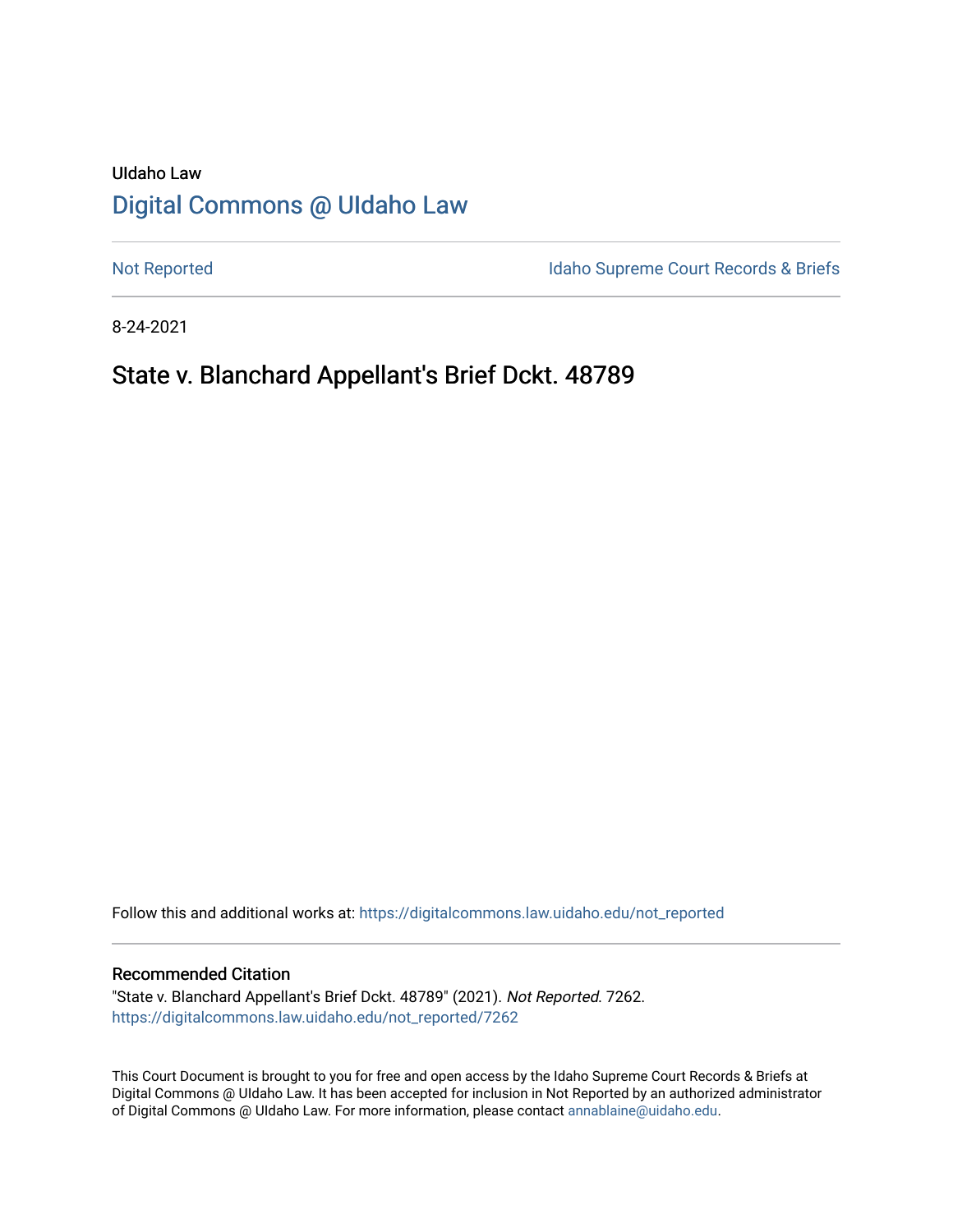Electronically Filed 8/24/2021 12:03 PM Idaho Supreme Court Melanie Gagnepain, Clerk of the Court By: Murriah Clifton, Deputy Clerk

### **IN THE SUPREME COURT OF THE STATE OF IDAHO**

**STATE OF IDAHO, ) Plaintiff-Respondent, ) v. ) KEIA TAJUANA BLANCHARD, ) APPELLANT'S BRIEF Defendant-Appellant. ) \_\_\_\_\_\_\_\_\_\_\_\_\_\_\_\_\_\_\_\_\_\_\_\_\_\_\_\_\_\_)**

**) NO. 48789-2021**

**) CANYON COUNTY NO. CR14-20-11316**

## **BRIEF OF APPELLANT** \_\_\_\_\_\_\_\_\_\_\_\_\_\_\_\_\_\_\_\_\_\_\_\_

\_\_\_\_\_\_\_\_\_\_\_\_\_\_\_\_\_\_\_\_\_\_\_\_

**)**

**)**

## **APPEAL FROM THE DISTRICT COURT OF THE THIRD JUDICIAL DISTRICT OF THE STATE OF IDAHO, IN AND FOR THE COUNTY OF CANYON**

\_\_\_\_\_\_\_\_\_\_\_\_\_\_\_\_\_\_\_\_\_\_\_\_

**HONORABLE DAVIS F. VANDERVELDE District Judge**

\_\_\_\_\_\_\_\_\_\_\_\_\_\_\_\_\_\_\_\_\_\_\_\_

**ERIC D. FREDERICKSEN KENNETH K. JORGENSEN State Appellate Public Defender Deputy Attorney General I.S.B. #6555 Criminal Law Division**

**BEN P. MCGREEVY Boise, Idaho 83720-0010 Deputy State Appellate Public Defender (208) 334-4534 I.S.B. #8712 322 E. Front Street, Suite 570 Boise, Idaho 83702 Phone: (208) 334-2712 Fax: (208) 334-2985 E-mail: documents@sapd.state.id.us**

**ATTORNEYS FOR ATTORNEY FOR DEFENDANT-APPELLANT PLAINTIFF-RESPONDENT**

**P.O. Box 83720**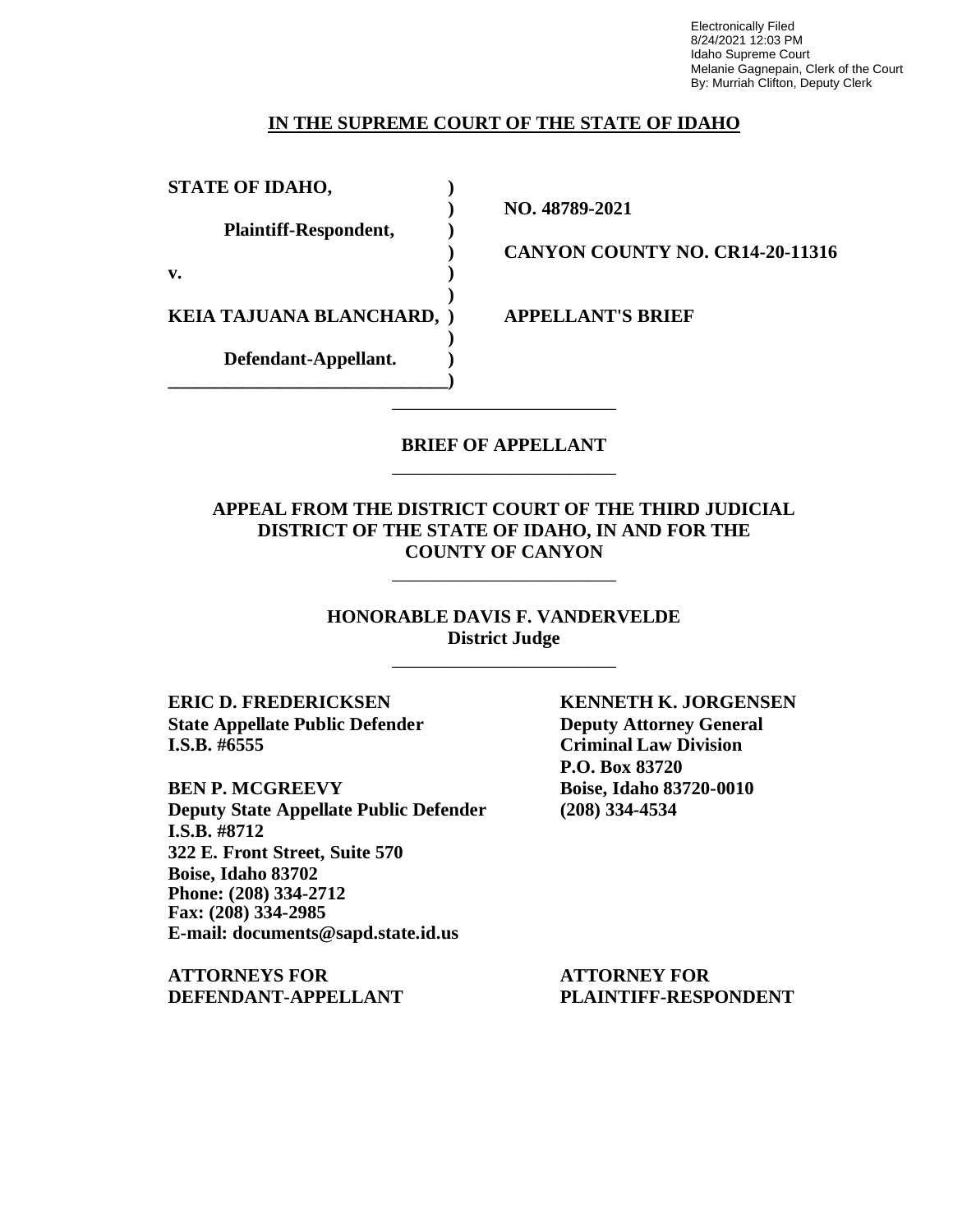## **TABLE OF CONTENTS**

## **PAGE**

| Statement of the Facts and                                    |
|---------------------------------------------------------------|
|                                                               |
|                                                               |
| The District Court Erred In Dismissing Ms. Blanchard's Appeal |
|                                                               |
|                                                               |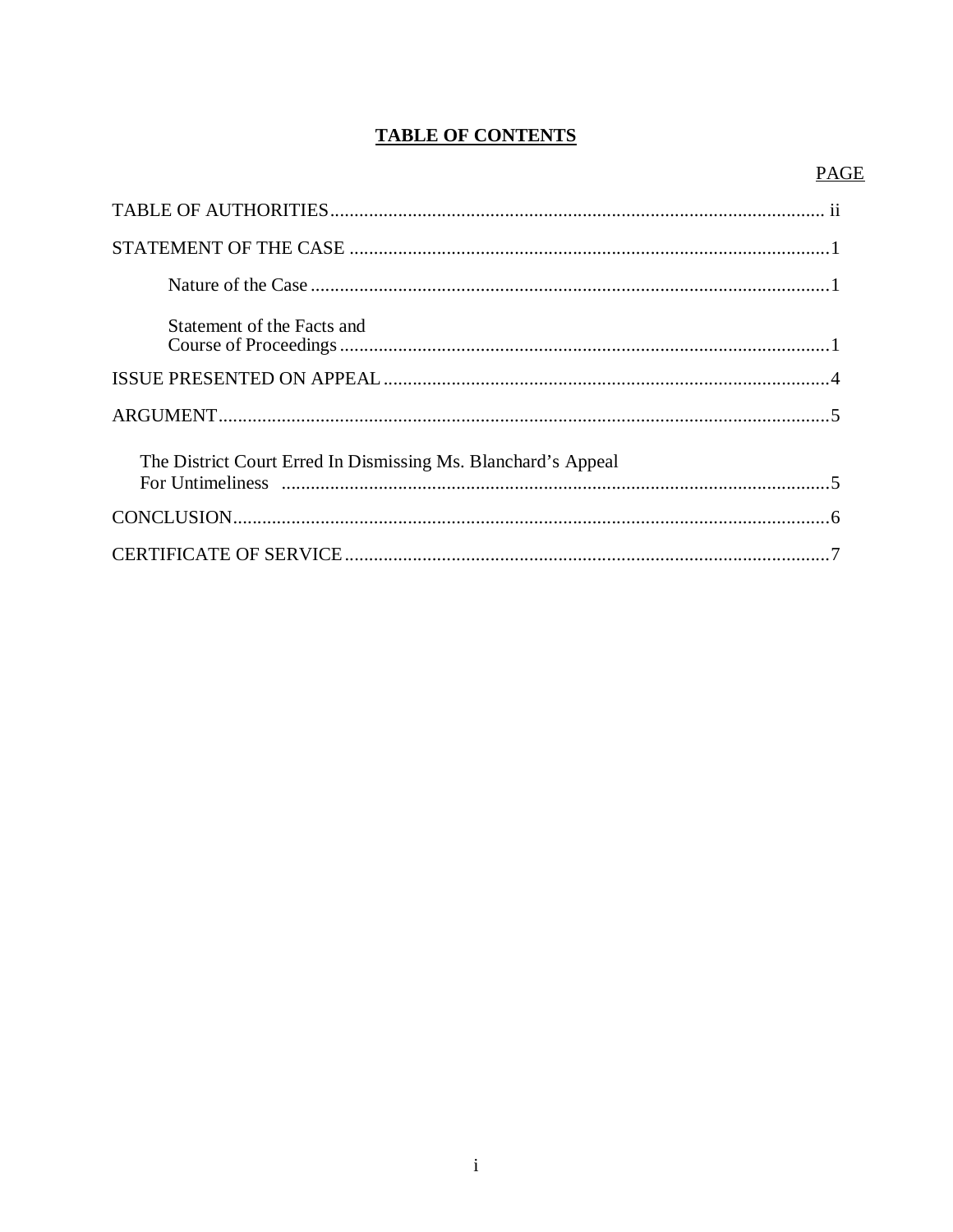## **TABLE OF AUTHORITIES**

## Cases

| Rules |  |
|-------|--|
|       |  |
|       |  |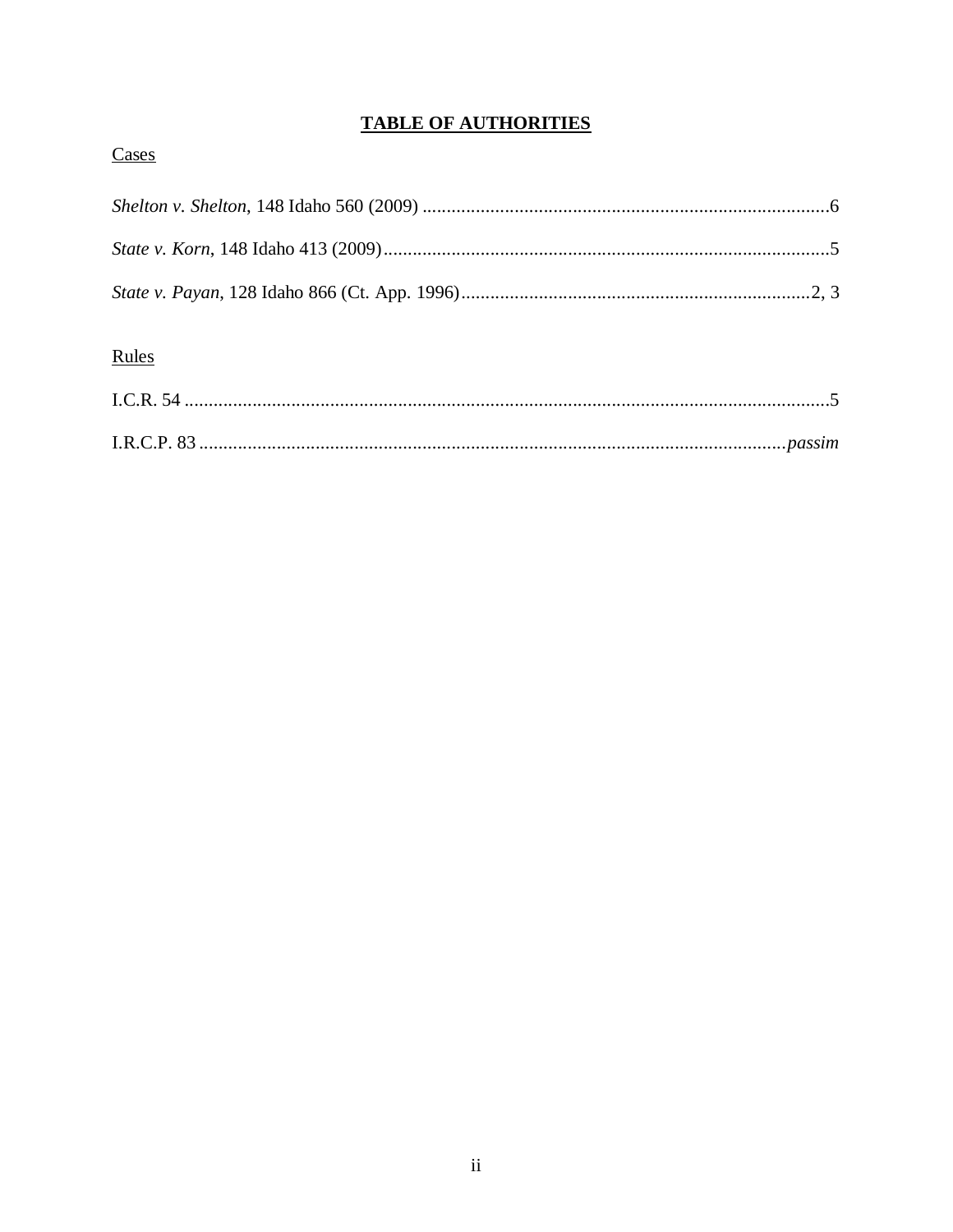#### STATEMENT OF THE CASE

#### Nature of the Case

Mindful of the applicable authorities, Keia Tajuana Blanchard asserts that the district court erred when it dismissed her appeal from the magistrate court for untimeliness.

#### Statement of the Facts and Course of Proceedings

The State charged Ms. Blanchard with misdemeanor possession of marijuana and use or possession with intent to use of drug paraphernalia. (R., p.5.) Ms. Blanchard pleaded guilty to use or possession with intent to use drug paraphernalia, and the magistrate court dismissed the possession of marijuana charge on the State's motion. (R., pp.9-10.) On August 31, 2020, the magistrate court issued a Judgment that imposed a fine of \$200.00 on Ms. Blanchard. (R., p.10.)

On February 8, 2021, Ms. Blanchard filed a Notice of Appeal from the Judgment to the district court. (R., pp.11-14.) The Notice of Appeal stated, "We recognize that this appeal is not timely. However, it is being filed at the behest of the Appellant." (R., p.11.) The preliminary statement of the issues contained the following: (1) "The Appellant strayed into Idaho only to use the restroom at mile marker one which was closed. Therefore, she had to continue into Canyon County"; (2) "The Appellant's contraband is legal and was legally possessed where she lives, in Washington"; (3) "The Appellant had a co-defendant whose case was dismissed for the self-same charges in another courtroom"; and (4) "The Prosecutor forced Appellant to plead guilty by telling her the maximum penalty." (R., p.12.)

The district court assigned to the appeal issued a Conditional Dismissal. (R., pp.17-19.) The district court wrote, "Pursuant to Idaho Rule of Civil Procedure 83(b)(1)(A), an appeal must be filed within forty-two days of the filing of the judgment. Failure to file a notice of appeal within the time limits prescribed by the rules deprives the appellate court of jurisdiction over the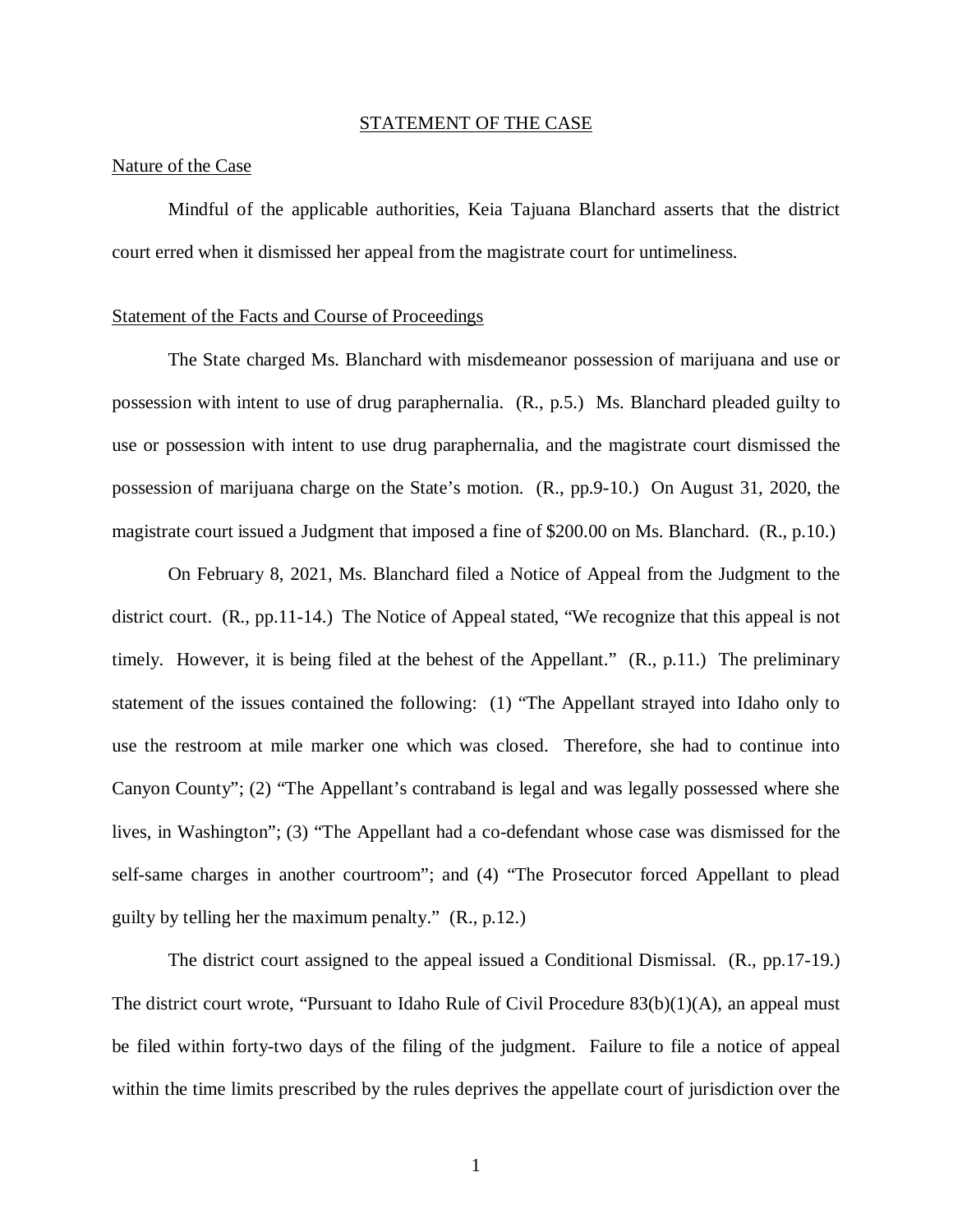appeal." (R., p.17 (citing I.R.C.P. 83(m); *State v. Payan*, 128 Idaho 866, 867 (Ct. App. 1996)).) The district court then stated, "The judgment in this case was filed in August 31, 2020, making the last day to file an appeal October 12, 2020. However, a notice of appeal was not filed until February 8, 2021, 162 days after the filing of the judgment and well beyond the forty-two-day jurisdictional limit." (R., p.17.) Thus, the district court gave Ms. Blanchard seven days to show good cause for why the case should not be dismissed as untimely, and stated that failure to do so would result in dismissal. (R., p.18.)

Ms. Blanchard filed a Motion Showing Good Cause. (R., pp.20-22.) She asserted that she "was cited in Canyon County on June 24, 2020, along with her companion, Kevin Johnson," in a separate Canyon County case. (*See* R., p.20.) Ms. Blanchard asserted that, while her case "was adjudicated on August 28, 2020, her companion's case was not adjudicated until February 8, 2021 when the State moved to dismiss the case without explanation." (R., p.20.) She asserted, "This brought rise to the claim that the parties were treated differently, and thus [Ms. Blanchard's] appeal." (R., p.20.) Accordingly, Ms. Blanchard requested that the district court allow the appeal to move forward. (R., p.21.)

At the hearing on the order to show cause regarding the appeal, Ms. Blanchard's counsel told the district court, "Your Honor, our main concern is that Ms. Blanchard feels that she was treated differently from the State. I'll stand on the pleadings." (Tr., p.4, Ls.15-17.) The district court asked defense counsel, "Is there any authority that you can cite to that says waiting on another case would be basis for a tolling of any appellate time?" (Tr., p.4, Ls.20-22.) Counsel replied, "No, Judge." (Tr., p.4, L.23.) The State did not offer any argument. (Tr., p.5, Ls.1-3.) The district court advised the parties that it would take the matter under advisement and issue a written decision. (Tr., p.5, Ls.4-7.)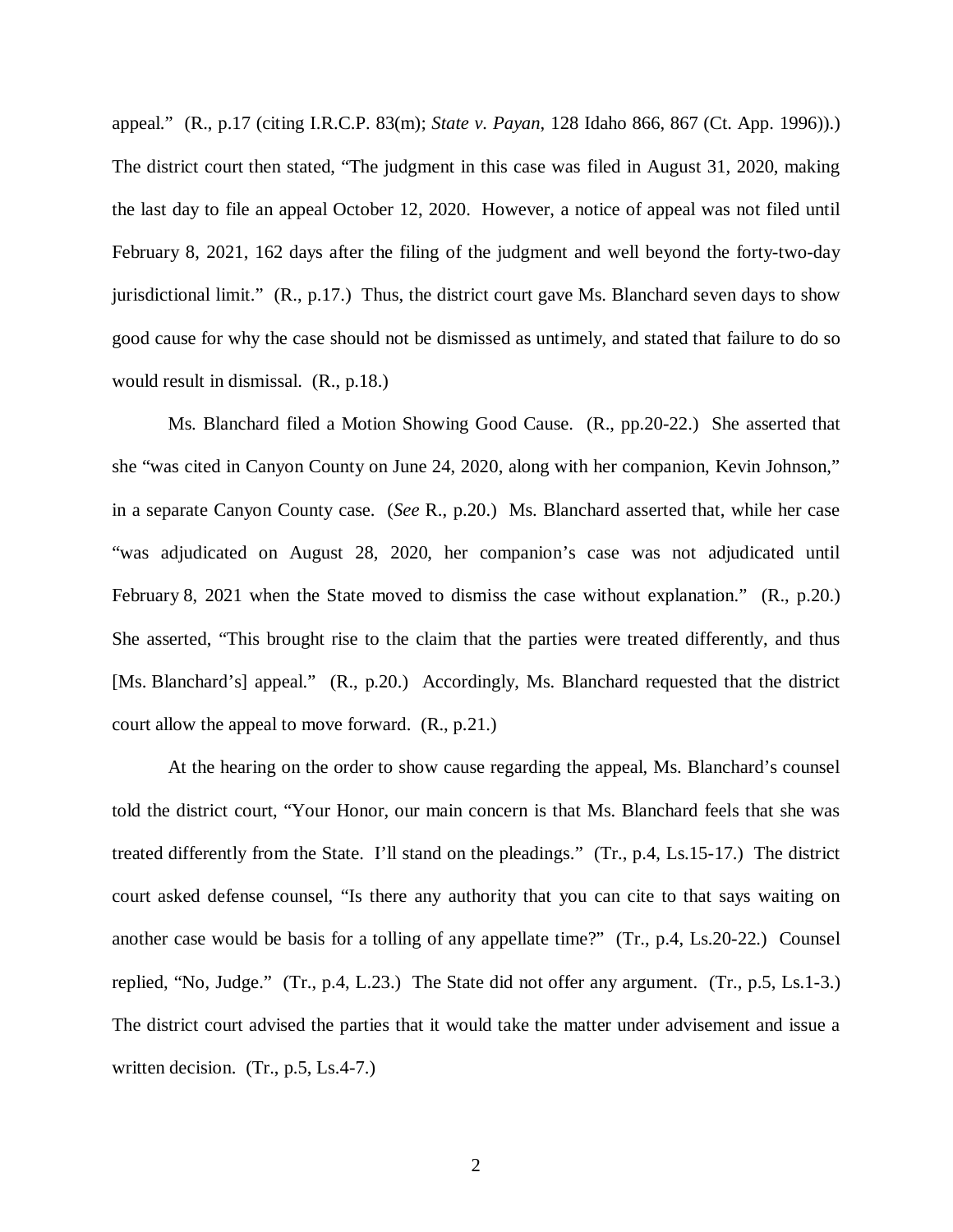The district court subsequently issued an Order Dismissing Appeal. (R., pp.24-26.) The district court stated, "an appeal must be filed within forty-two days of the filing of the judgment. Absent some recognized basis for tolling this time, the failure to file a notice of appeal within the limits prescribed by the rules deprives the appellate court of jurisdiction over the appeal." (R., pp.24-25 (citing I.R.C.P. 83(m); *Payan*, 128 Idaho at 867).) The district court ruled that Ms. Blanchard's "Notice of Appeal was over one hundred sixty days late," and she "has failed to present any authority indicating the time within which to file an appeal was tolled." (R., p.25.) Thus, the district court dismissed the appeal. (R., p.25.)

Ms. Blanchard filed a Notice of Appeal timely from the Order Dismissing Appeal to the Idaho Supreme Court. (R., pp.27-30.)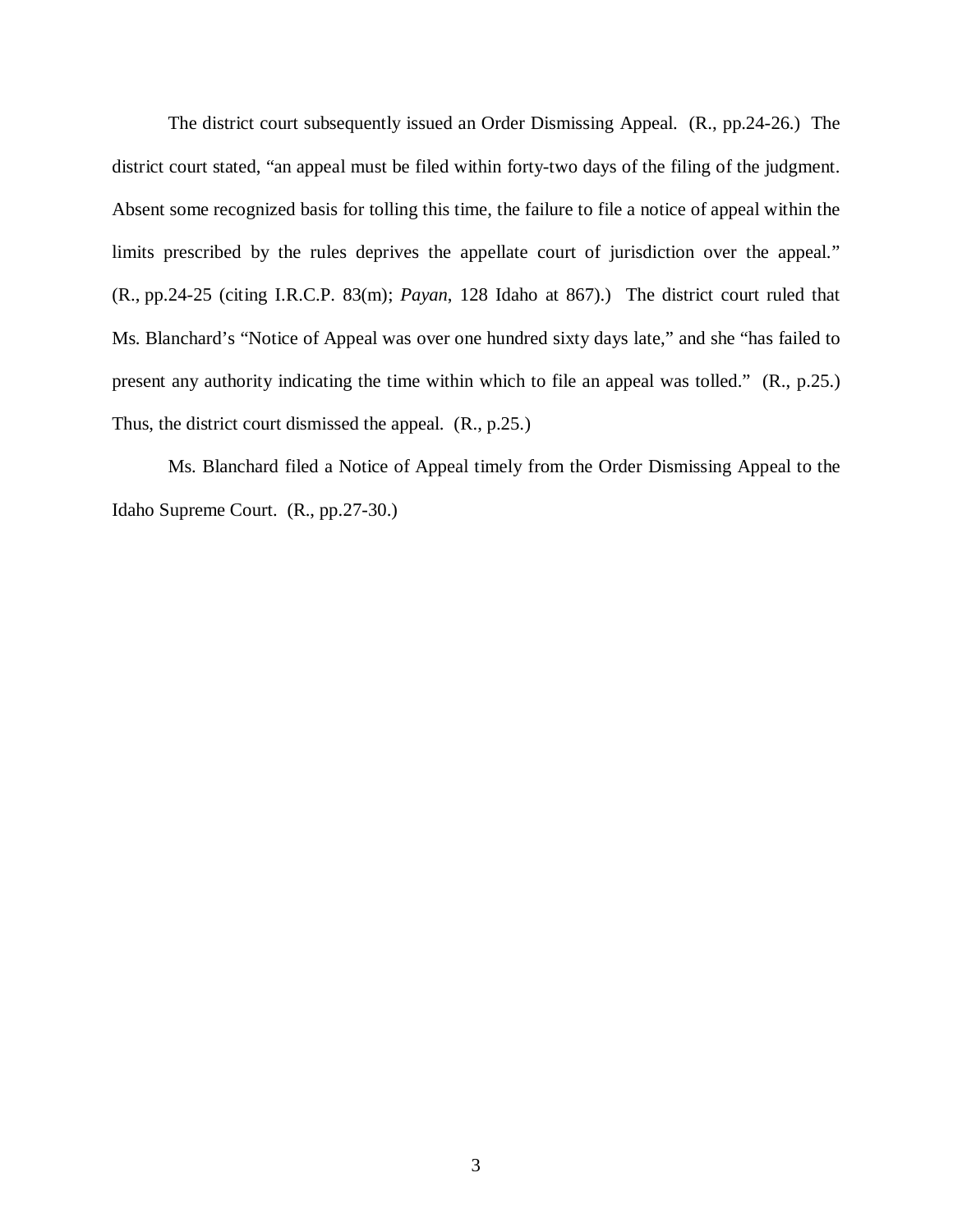# ISSUE

Did the district court err in dismissing Ms. Blanchard's appeal for untimeliness?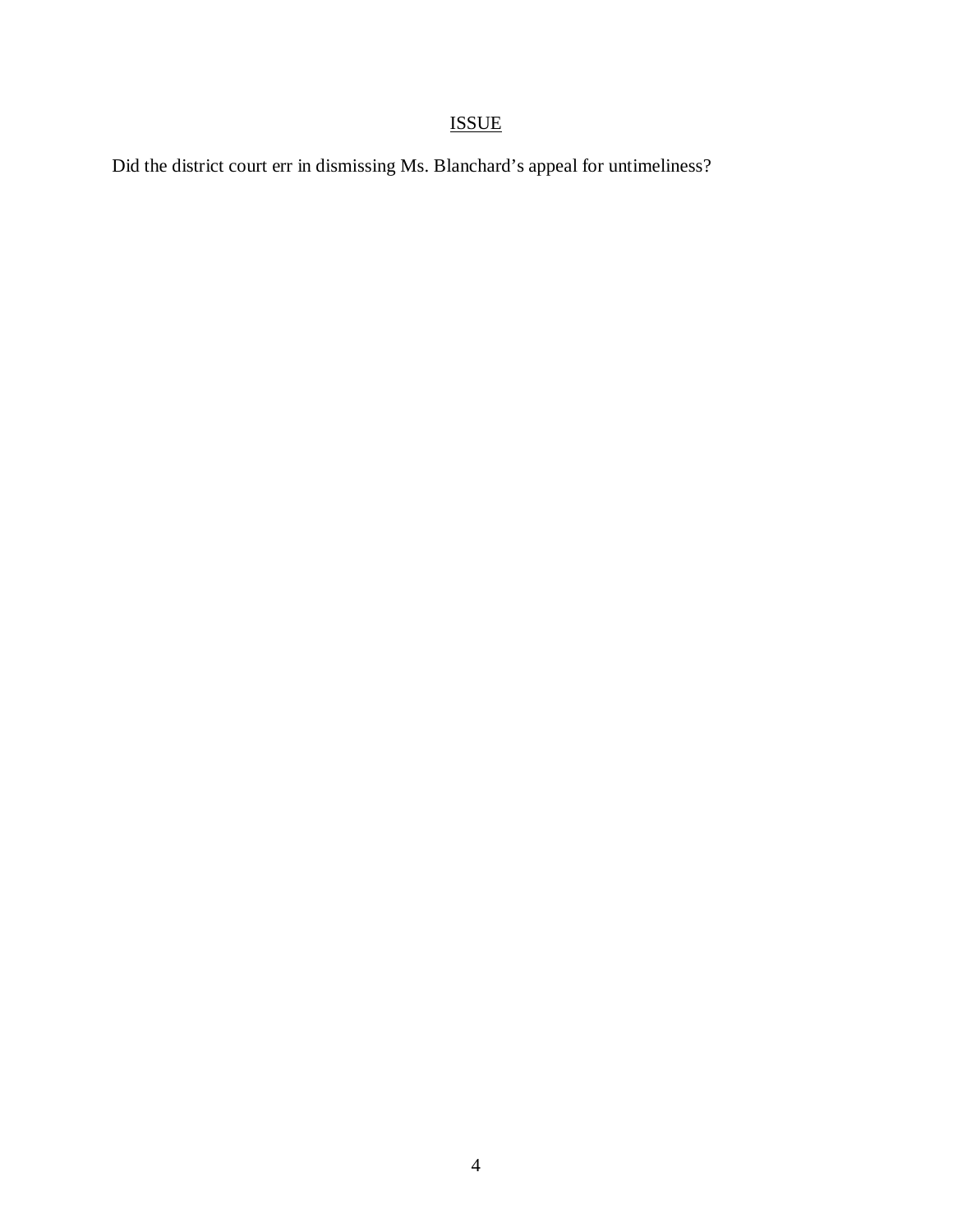#### ARGUMENT

#### The District Court Erred In Dismissing Ms. Blanchard's Appeal For Untimeliness

Mindful of the applicable authorities, Ms. Blanchard asserts that the district court erred in dismissing her appeal from the magistrate court for untimeliness.

On review of a decision rendered by a district court sitting in its intermediate, appellate capacity, the Idaho Supreme Court reviews the magistrate court record to determine whether there is substantial and competent evidence to support the magistrate's findings of fact and whether the magistrate's conclusions of law follow from those findings. *State v. Korn*, 148 Idaho 413, 414-15 (2009). If those findings are so supported and the conclusions follow therefrom, and if the district court affirmed the magistrate's decision, then the Supreme Court will affirm the district court's decision as a matter of procedure. *Id.* at 415.

The Idaho Criminal Rules provide that, for filing an appeal from the magistrate court to the district court, generally, "The notice of appeal must be filed within 42 days from the date file stamped by the clerk of the court on the judgment or order being appealed." I.C.R.  $54(b)(1)(A)$  $54(b)(1)(A)$  $54(b)(1)(A)$ .<sup>1</sup> As for suspending this requirement, "The time to file the appeal is terminated by the filing of a motion within 14 days of the entry of judgment, which, if granted, could affect the judgment or sentence in the action." I.C.R.  $54(b)(1)(B)$ .

Under Rule 54, "The failure to file a notice of appeal . . . with the district court within the time limits set out in this rule is jurisdictional and will cause automatic dismissal of the appeal. This dismissal may be pursuant to a motion by any party, or on the district court's initiative." I.C.R. 54(m). Put otherwise, if an appeal to a district court is not filed timely, the district court

<span id="page-8-0"></span><sup>&</sup>lt;sup>1</sup> Instead of Rule 54, the district court throughout cited to the corresponding rule from the Idaho Rules of Civil Procedure, I.R.C.P. 83. (*See* R., pp.17-18, 24-25.)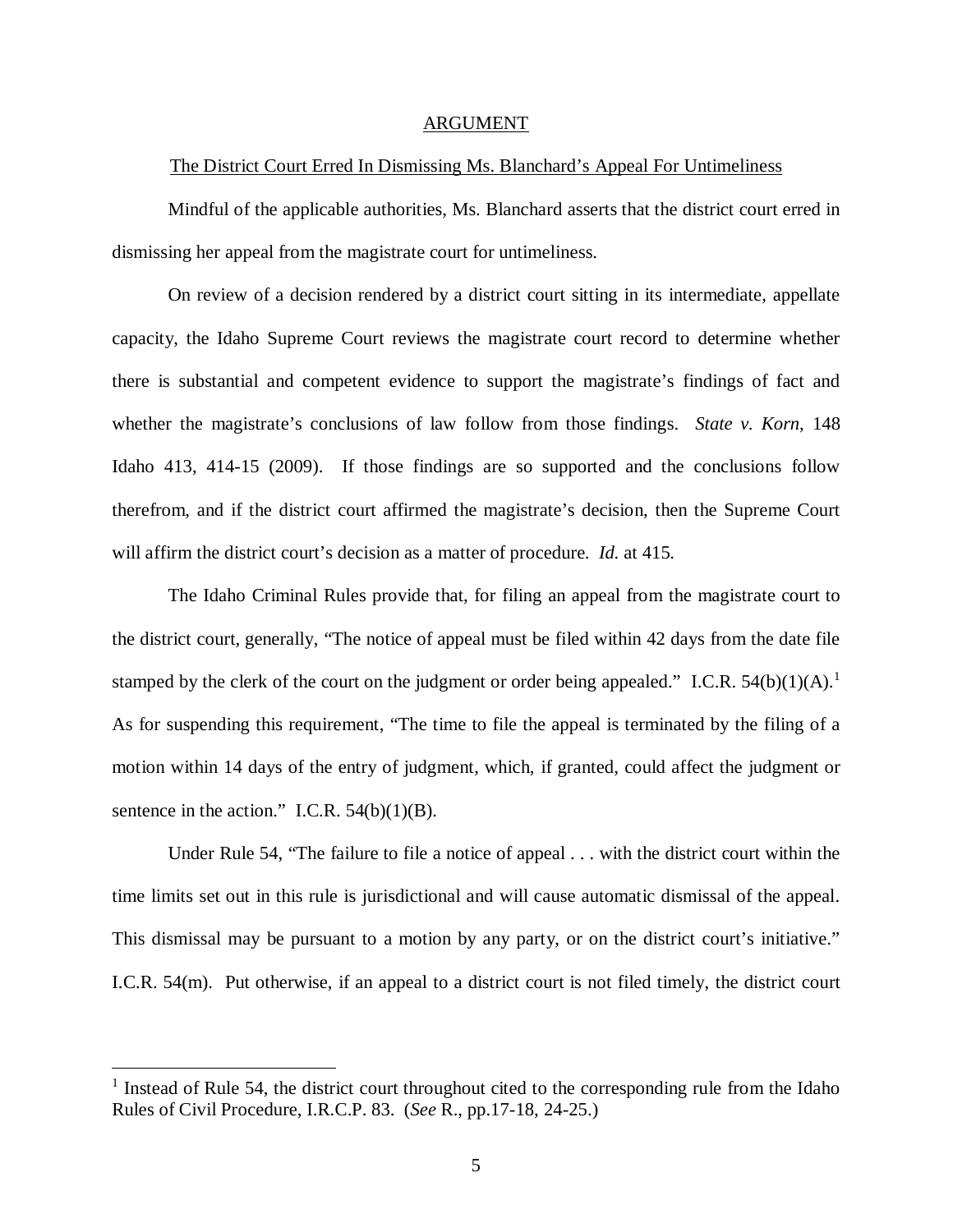will not have jurisdiction to consider the appeal. *See Shelton v. Shelton*, 148 Idaho 560, 565 (2009) (dismissing an appeal as untimely filed under I.R.C.P. 83).

Here, mindful of the above applicable authorities, Ms. Blanchard asserts that the district court erred in dismissing her appeal from the magistrate court for untimeliness. In her Notice of Appeal to the district court, Ms. Blanchard recognized "that this appeal is not timely." (R., p.11.) Ms. Blanchard also did not provide the district court with any authority for why the time to file a notice of appeal should be tolled in her case. (*See* Tr., p.4, Ls.19-23.) However, as she asserted before the district court, while her "case was adjudicated on August 28, 2020, her companion's case was not adjudicated until February 8, 2021 when the State moved to dismiss the case without explanation." (*See* R., p.20.) Thus, the State treated Ms. Blanchard and her companion differently. (*See* R., p.20; Tr., p.4, Ls.15-17.) The district court therefore erred in dismissing Ms. Blanchard's appeal from the magistrate court for untimeliness.

### **CONCLUSION**

For the above reasons, Ms. Blanchard respectfully requests that this Court vacate the district court's Order Dismissing Appeal, and remand the case to the district court for the appeal to proceed on the merits.

DATED this 24<sup>th</sup> day of August, 2021.

/s/ Ben P. McGreevy BEN P. MCGREEVY Deputy State Appellate Public Defender